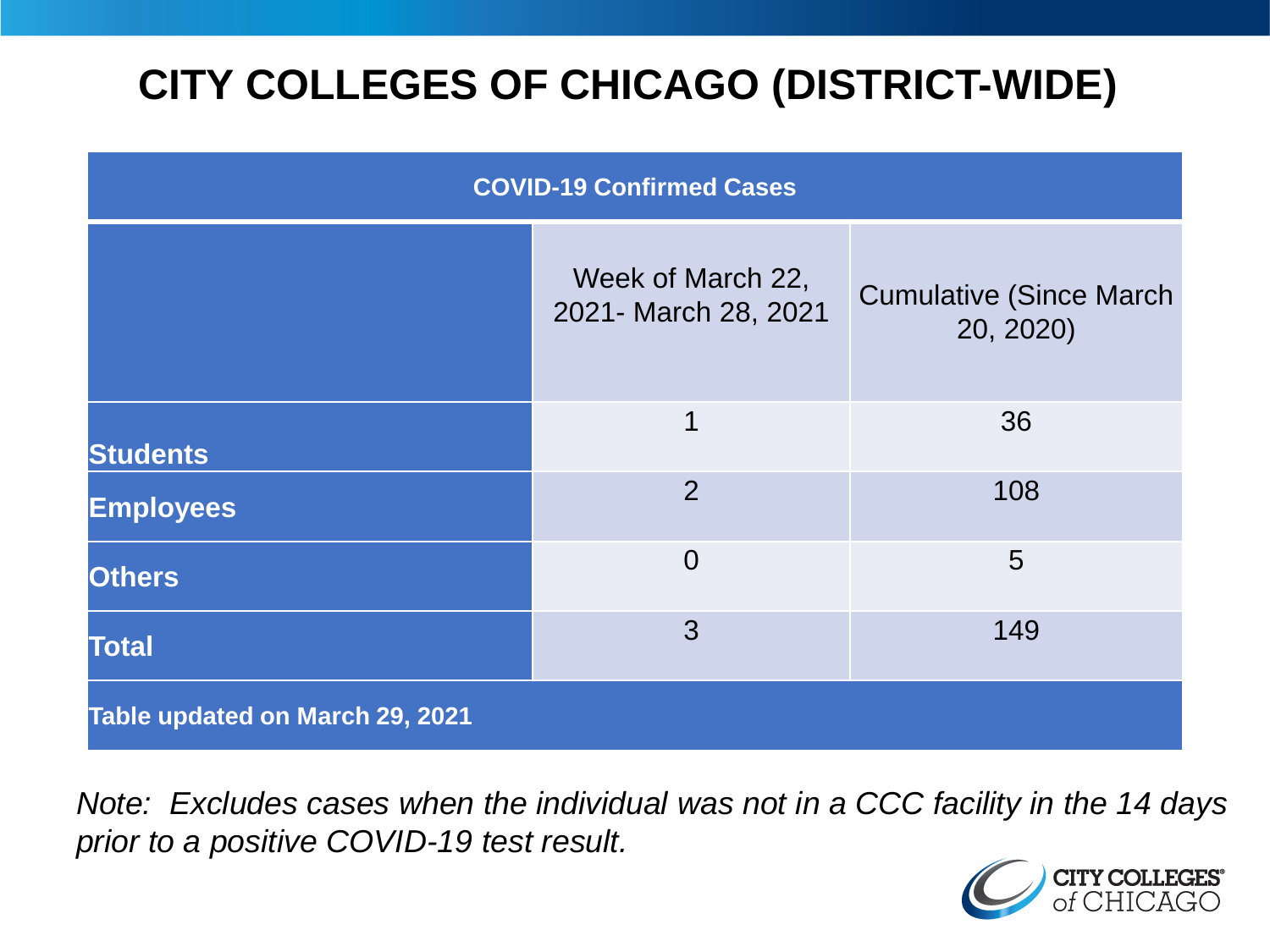## **DALEY COLLEGE**

| <b>COVID-19 Confirmed Cases</b> |                                           |                                              |
|---------------------------------|-------------------------------------------|----------------------------------------------|
|                                 | Week of March 22,<br>2021- March 28, 2021 | <b>Cumulative (Since March)</b><br>20, 2020) |
| <b>Students</b>                 | $\overline{0}$                            | $\overline{0}$                               |
| <b>Employees</b>                | $\overline{0}$                            | 15                                           |
| <b>Others</b>                   | $\overline{0}$                            | $\overline{0}$                               |
| <b>Total</b>                    | $\overline{0}$                            | 15                                           |
| Table updated on March 29, 2021 |                                           |                                              |

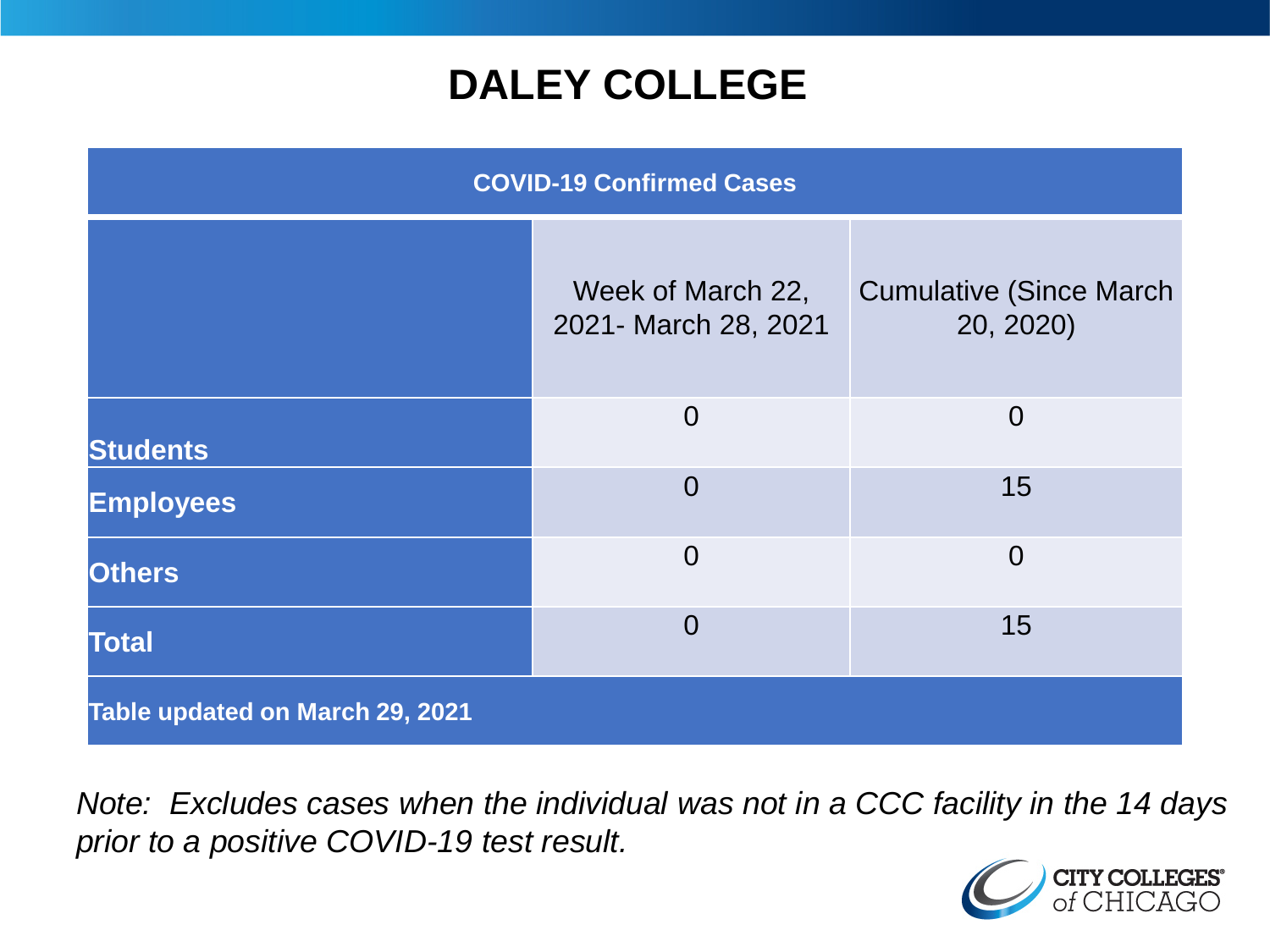## **HAROLD WASHINGTON COLLEGE**

| <b>COVID-19 Confirmed Cases</b> |                                           |                                              |
|---------------------------------|-------------------------------------------|----------------------------------------------|
|                                 | Week of March 22,<br>2021- March 28, 2021 | <b>Cumulative (Since March)</b><br>20, 2020) |
| <b>Students</b>                 | $\overline{0}$                            | 6                                            |
| <b>Employees</b>                | 1                                         | 9                                            |
| <b>Others</b>                   | $\overline{0}$                            | $\overline{2}$                               |
| <b>Total</b>                    | 1                                         | 17                                           |
| Table updated on March 29, 2021 |                                           |                                              |

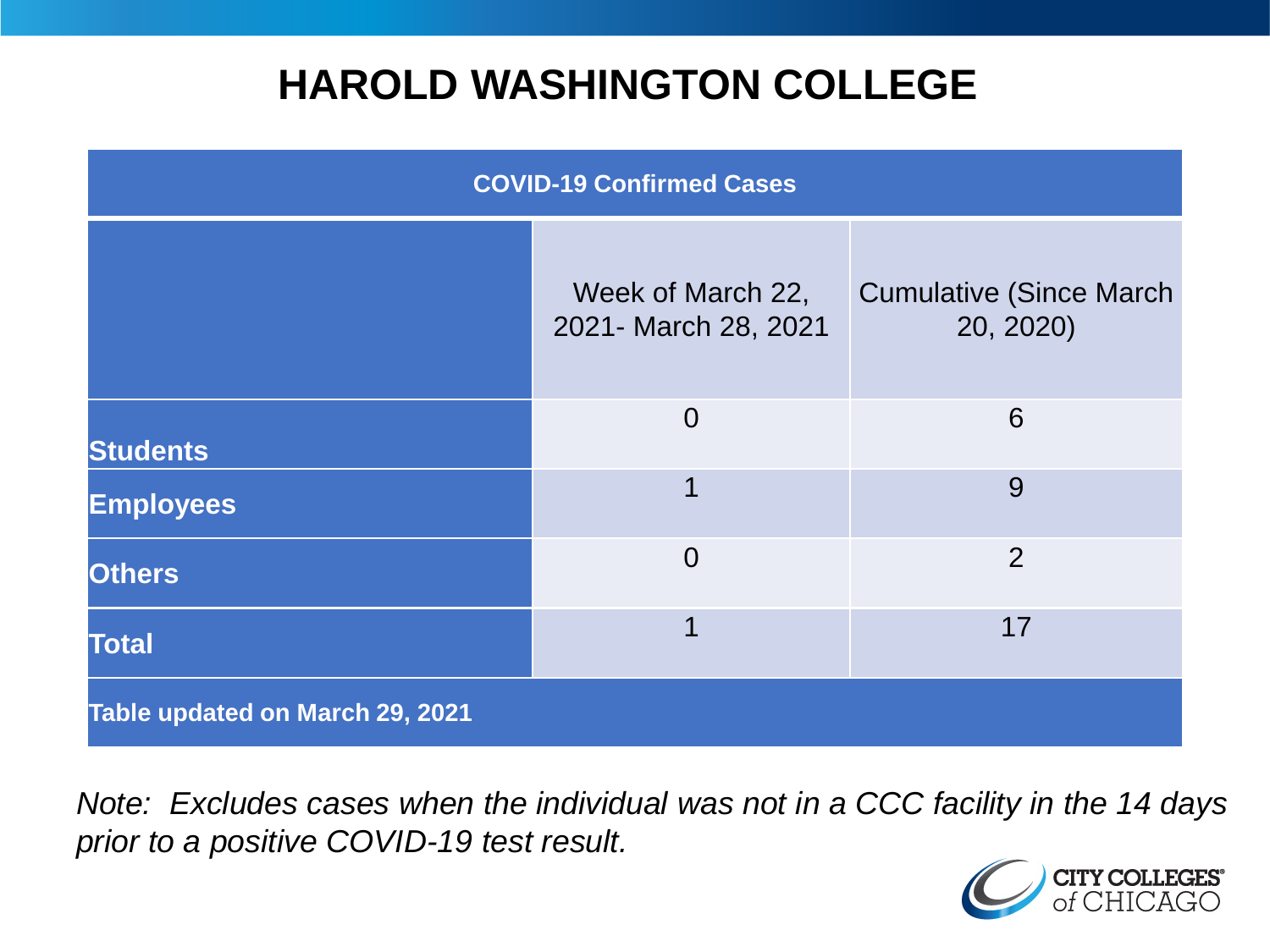## **KENNEDY-KING COLLEGE**

| <b>COVID-19 Confirmed Cases</b> |                                           |                                              |
|---------------------------------|-------------------------------------------|----------------------------------------------|
|                                 | Week of March 22,<br>2021- March 28, 2021 | <b>Cumulative (Since March)</b><br>20, 2020) |
| <b>Students</b>                 | $\overline{0}$                            | 7                                            |
| <b>Employees</b>                | $\Omega$                                  | 15                                           |
| <b>Others</b>                   | $\overline{0}$                            | $\overline{0}$                               |
| <b>Total</b>                    | $\overline{0}$                            | 22                                           |
| Table updated on March 29, 2021 |                                           |                                              |

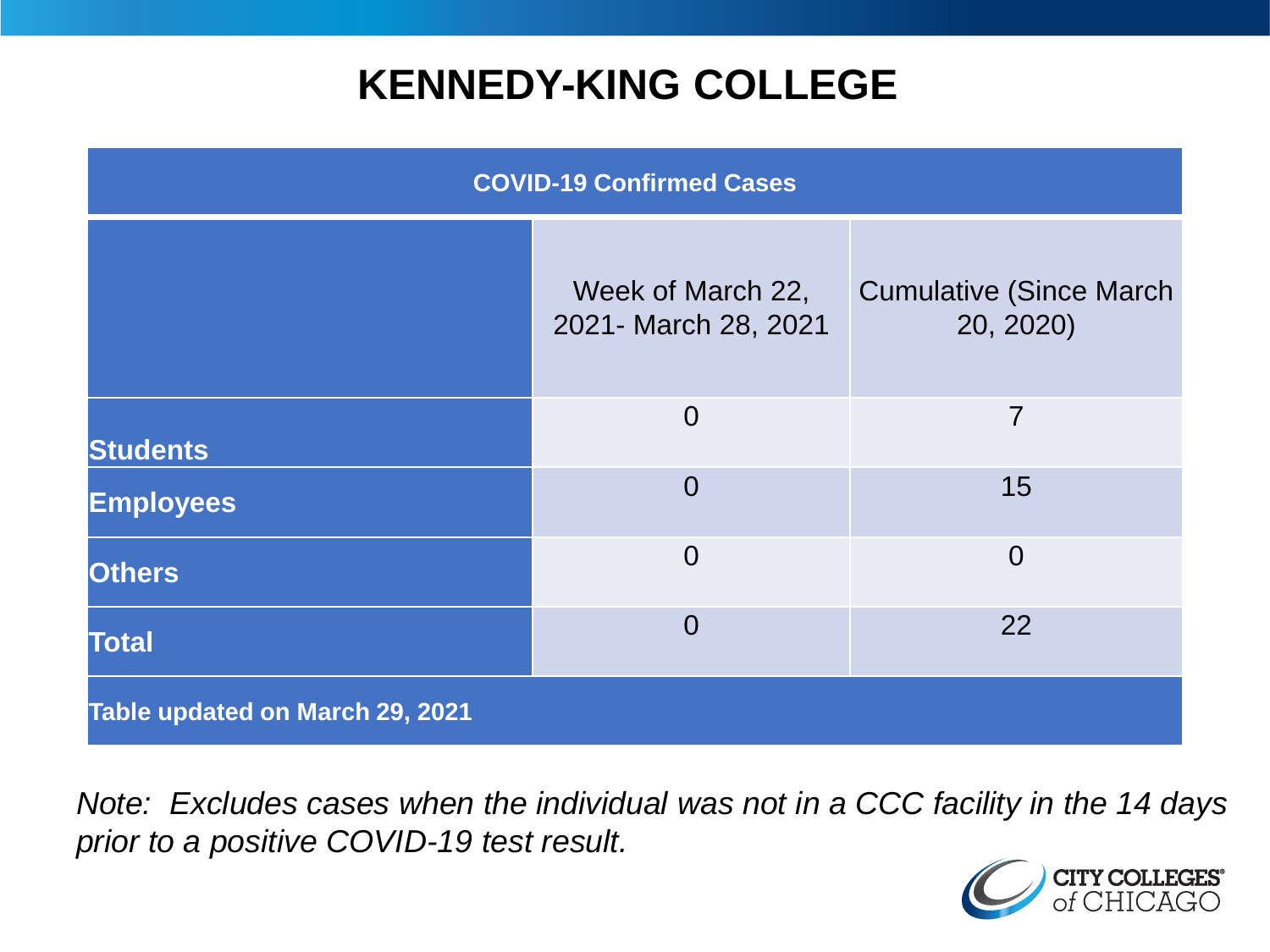# **MALCOLM X COLLEGE**

| <b>COVID-19 Confirmed Cases</b> |                                           |                                              |
|---------------------------------|-------------------------------------------|----------------------------------------------|
|                                 | Week of March 22,<br>2021- March 28, 2021 | <b>Cumulative (Since March)</b><br>20, 2020) |
| <b>Students</b>                 | 1                                         | 18                                           |
| <b>Employees</b>                | 1                                         | 23                                           |
| <b>Others</b>                   | $\overline{0}$                            | 1                                            |
| <b>Total</b>                    | $\overline{2}$                            | 42                                           |
| Table updated on March 29, 2021 |                                           |                                              |

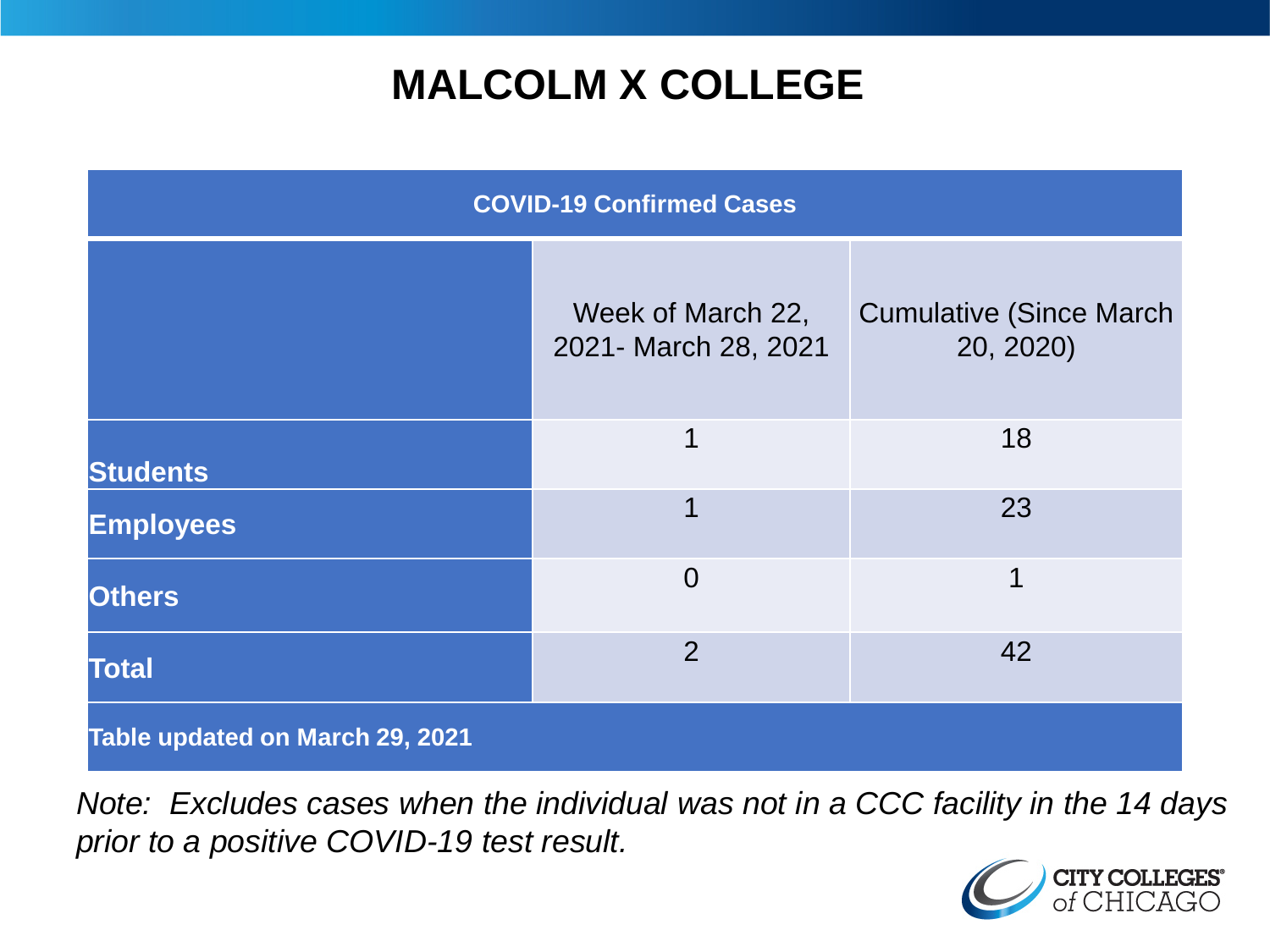# **OLIVE-HARVEY COLLEGE**

| <b>COVID-19 Confirmed Cases</b> |                                           |                                              |
|---------------------------------|-------------------------------------------|----------------------------------------------|
|                                 | Week of March 22,<br>2021- March 28, 2021 | <b>Cumulative (Since March)</b><br>20, 2020) |
| <b>Students</b>                 | $\overline{0}$                            | 1                                            |
| <b>Employees</b>                | $\overline{0}$                            | 18                                           |
| <b>Others</b>                   | $\Omega$                                  | $\overline{0}$                               |
| <b>Total</b>                    | $\overline{0}$                            | 19                                           |
| Table updated on March 29, 2021 |                                           |                                              |

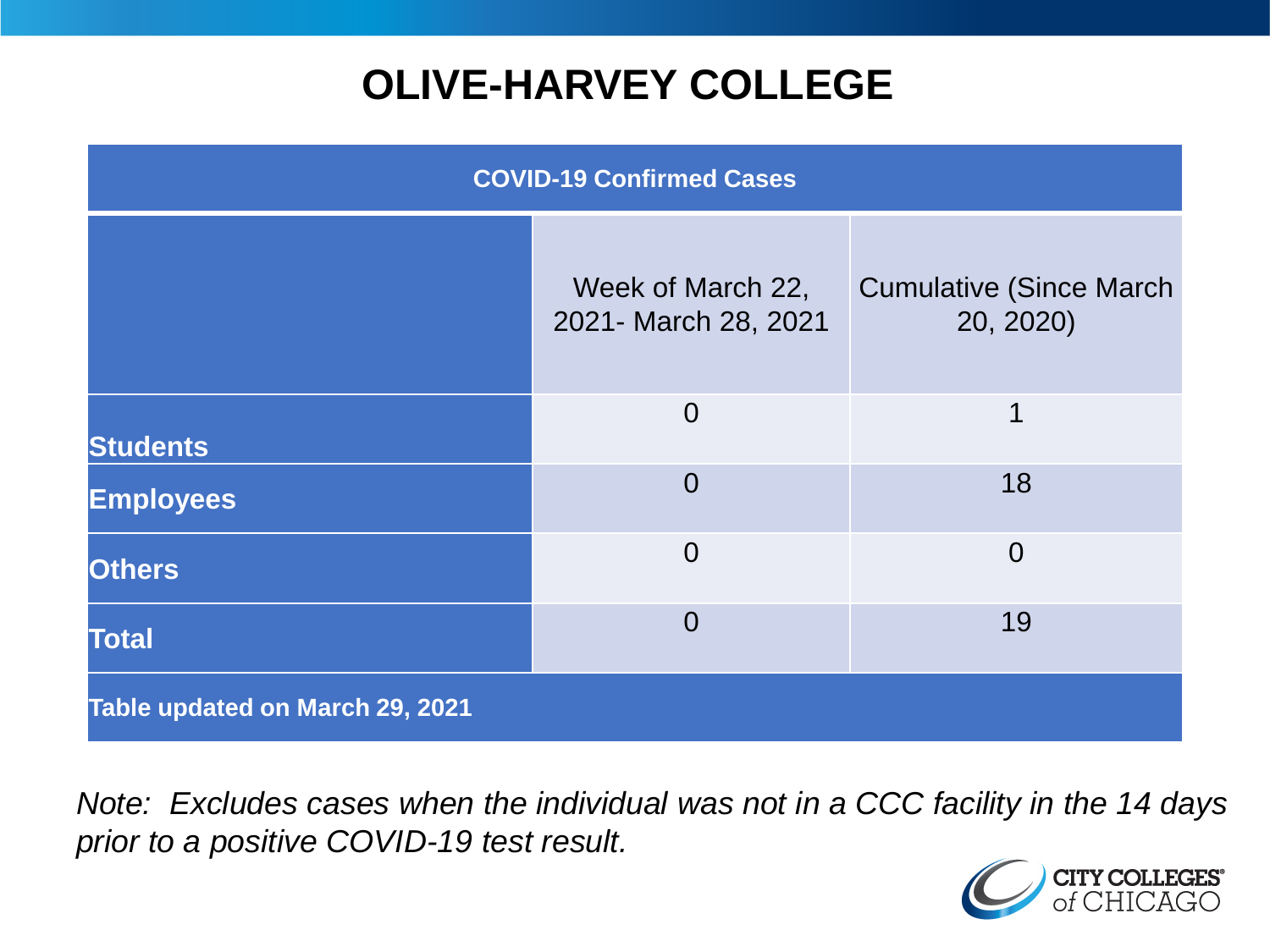## **TRUMAN COLLEGE**

| <b>COVID-19 Confirmed Cases</b> |                                           |                                              |
|---------------------------------|-------------------------------------------|----------------------------------------------|
|                                 | Week of March 22,<br>2021- March 28, 2021 | <b>Cumulative (Since March)</b><br>20, 2020) |
| <b>Students</b>                 | $\overline{0}$                            | 3                                            |
| <b>Employees</b>                | $\overline{0}$                            | 18                                           |
| <b>Others</b>                   | $\overline{0}$                            | $\overline{0}$                               |
| <b>Total</b>                    | $\overline{0}$                            | 21                                           |
| Table updated on March 29, 2021 |                                           |                                              |

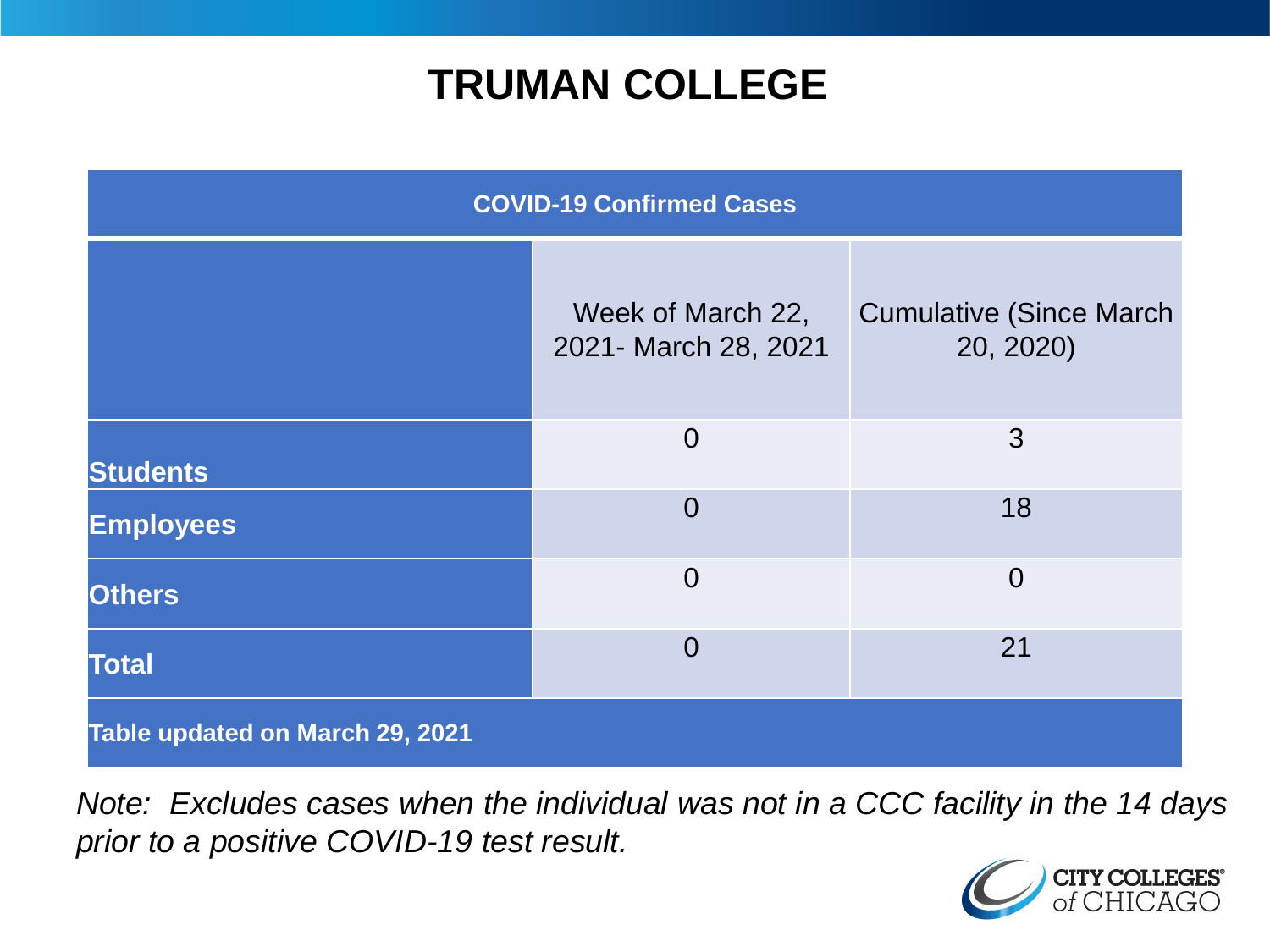## **WRIGHT COLLEGE**

| <b>COVID-19 Confirmed Cases</b> |                                           |                                              |
|---------------------------------|-------------------------------------------|----------------------------------------------|
|                                 | Week of March 22,<br>2021- March 28, 2021 | <b>Cumulative (Since March)</b><br>20, 2020) |
| <b>Students</b>                 | $\overline{0}$                            | 1                                            |
| <b>Employees</b>                | $\overline{0}$                            | 10                                           |
| <b>Others</b>                   | $\overline{0}$                            | $\overline{0}$                               |
| <b>Total</b>                    | $\Omega$                                  | 11                                           |
| Table updated on March 29, 2021 |                                           |                                              |